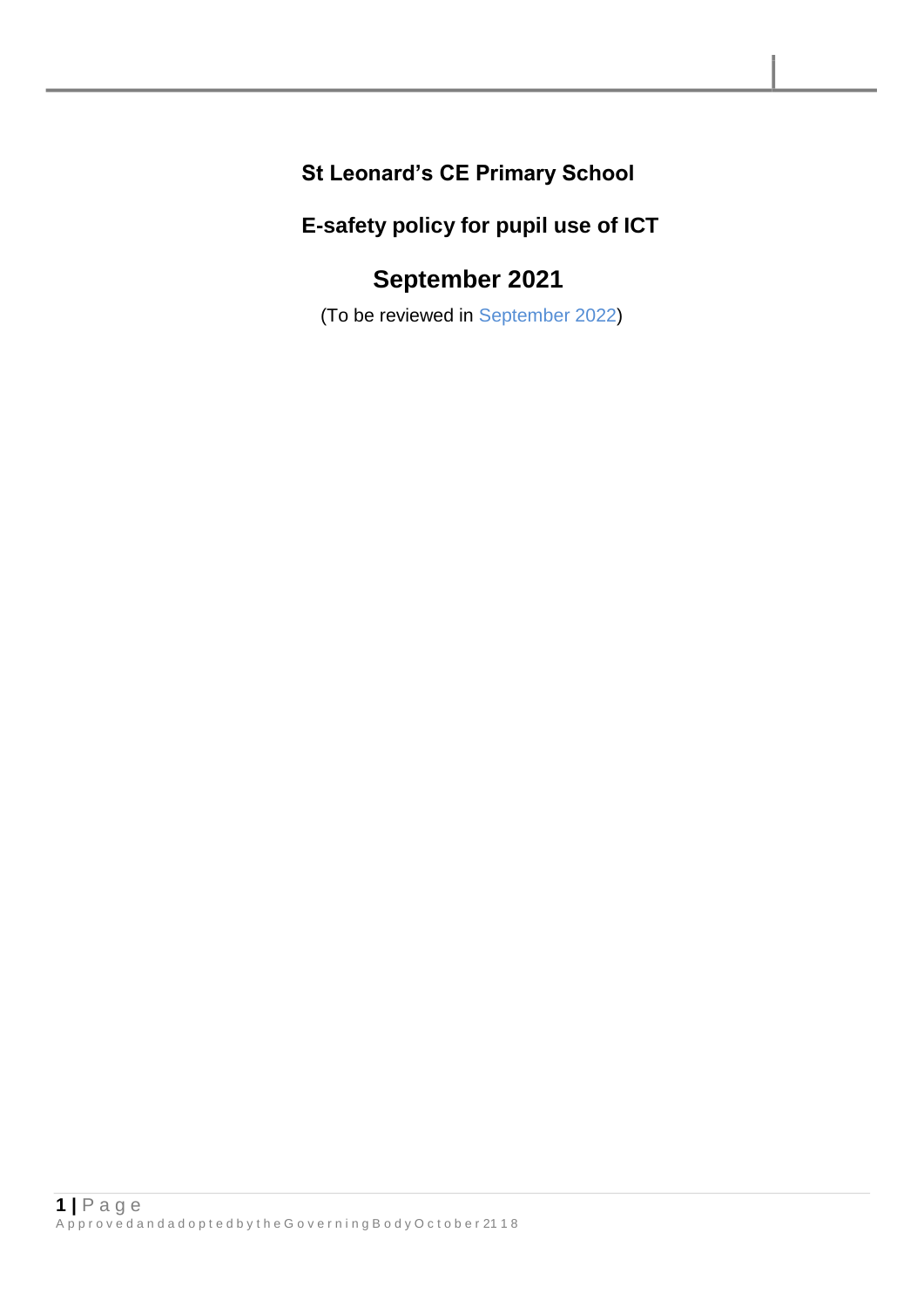| <b>Contents</b>                                | Page           |
|------------------------------------------------|----------------|
| Responsibilities                               | $\overline{4}$ |
| <b>E-safety Committee</b>                      | 4              |
| Internet use and AUPs                          | 4              |
| Photographs and videos                         | 4              |
| Photographs and videos taken by parents/carers | 5              |
| Mobile phones and other devices                | 5              |
| Use of e-mails                                 | 5              |
| Security and passwords                         | 6              |
| Data storage                                   | 6              |
| Reporting                                      | 6              |
| Infringements and sanctions                    | $\overline{7}$ |
| Rewards                                        | 8              |
| Social networking                              | 9              |
| Education                                      | 9              |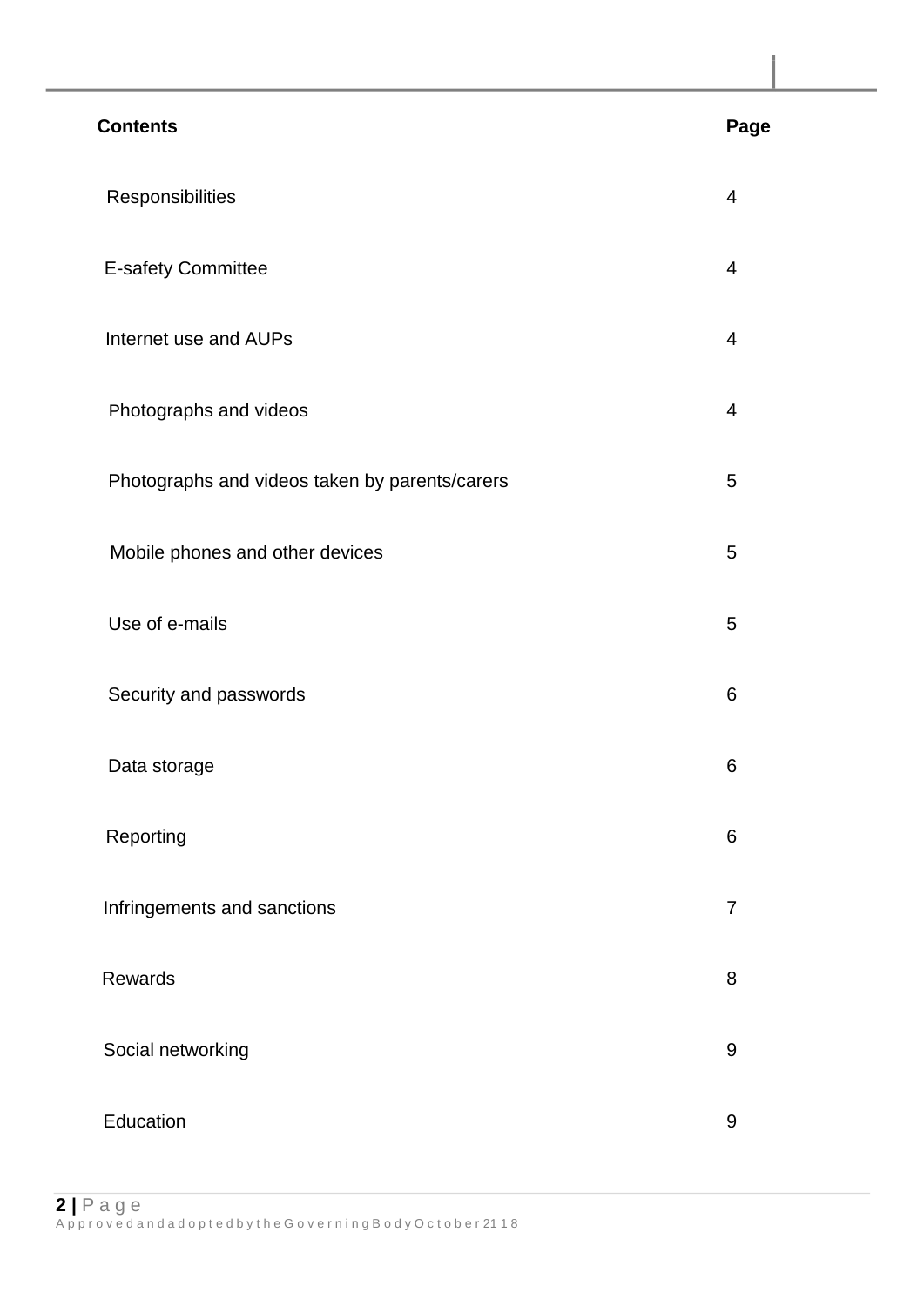| Monitoring and reporting                              | 10              |
|-------------------------------------------------------|-----------------|
| <b>Sexual Harassment</b>                              | 10              |
| Appendix 1 - AUP's                                    | 12 <sup>2</sup> |
| Appendix 2 - Parent's letter concerning internet use  | 19              |
| Appendix 3 - Audit                                    | 20              |
| Appendix 4 - Photo permission form                    | 21              |
| Appendix 5 - Useful links                             | 22              |
| Appendix 6 - Shropshire Council Staff e-safety policy | 23              |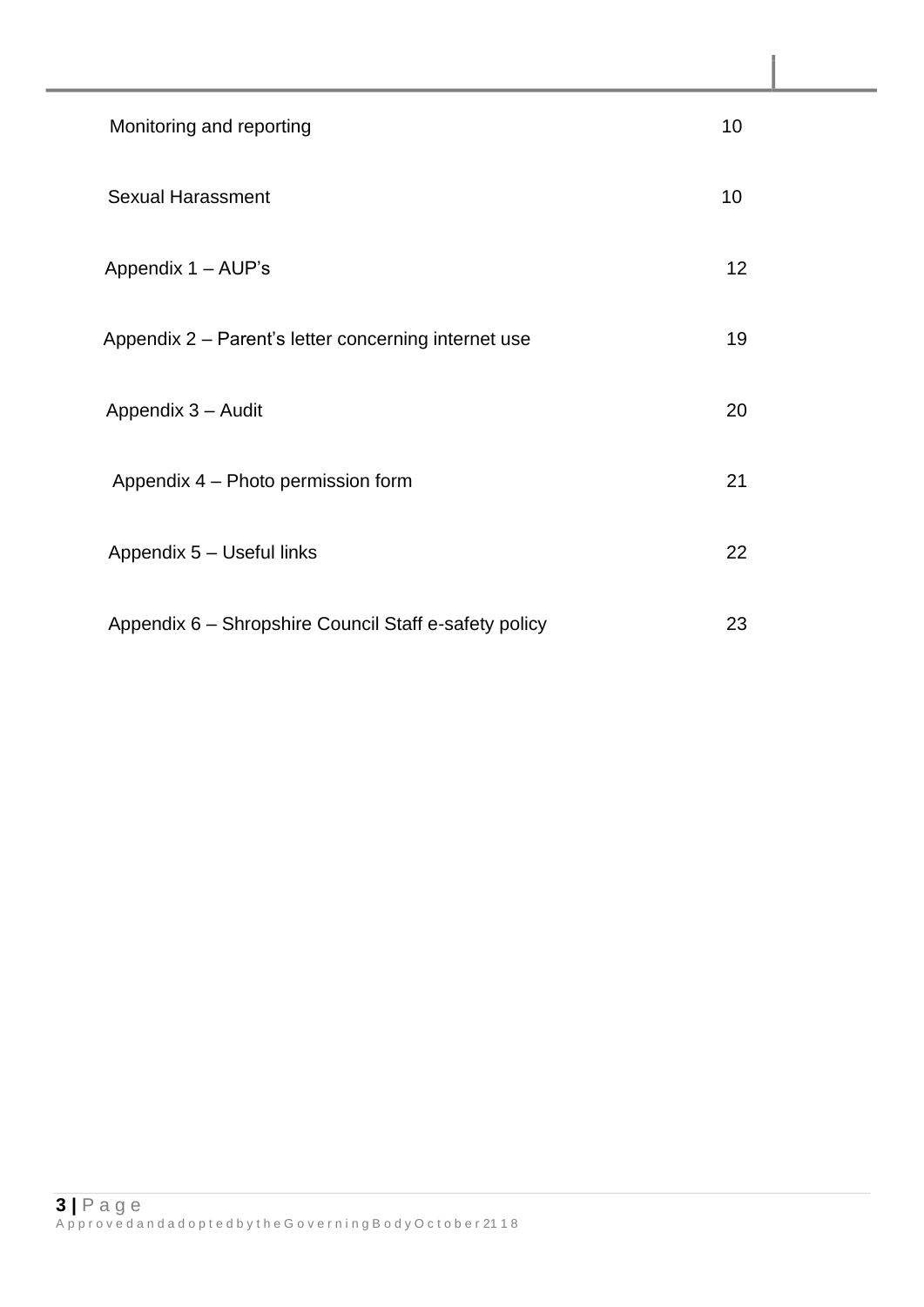### **Responsibilities**

#### The members of SLT team responsible for e-safety are **Mrs Kay Ferriday and Mrs Patricia Ashling**

The Governor responsible for e-safety is **Mrs Amanda Smith**

The e-safety co-ordinator is **Mrs Patricia Ashling**

The e-Safety co-ordinator is responsible for leading the e-Safety Committee, delivering staff development and training, recording incidents, reporting any developments and incidents, and liaising with the local authority and external agencies to promote e-safety within the school community. He/she may also be required to deliver workshops for parents.

### **Internet use and Acceptable Use Policies (AUP's)**

All members of the school community should agree to an Acceptable Use Policy that is appropriate to their age and role. Examples of the AUPS used can be found in appendix 1.

A copy of the pupil AUP will be sent to parents with a covering letter/reply slip. This can be found in appendix 2

AUP's will be reviewed annually. All AUP's will be stored centrally in case of breaches of the e-safety policy.

The AUP will form part of the first lesson of ICT for each year group.

### **Photographs and Video**

The use of photographs and videos is popular in teaching and learning and should be encouraged. However, it is important that consent from parents is gained if videos or photos of pupils are going to be used.

If photos/videos are to be used online, then names of pupils should not be linked to pupils.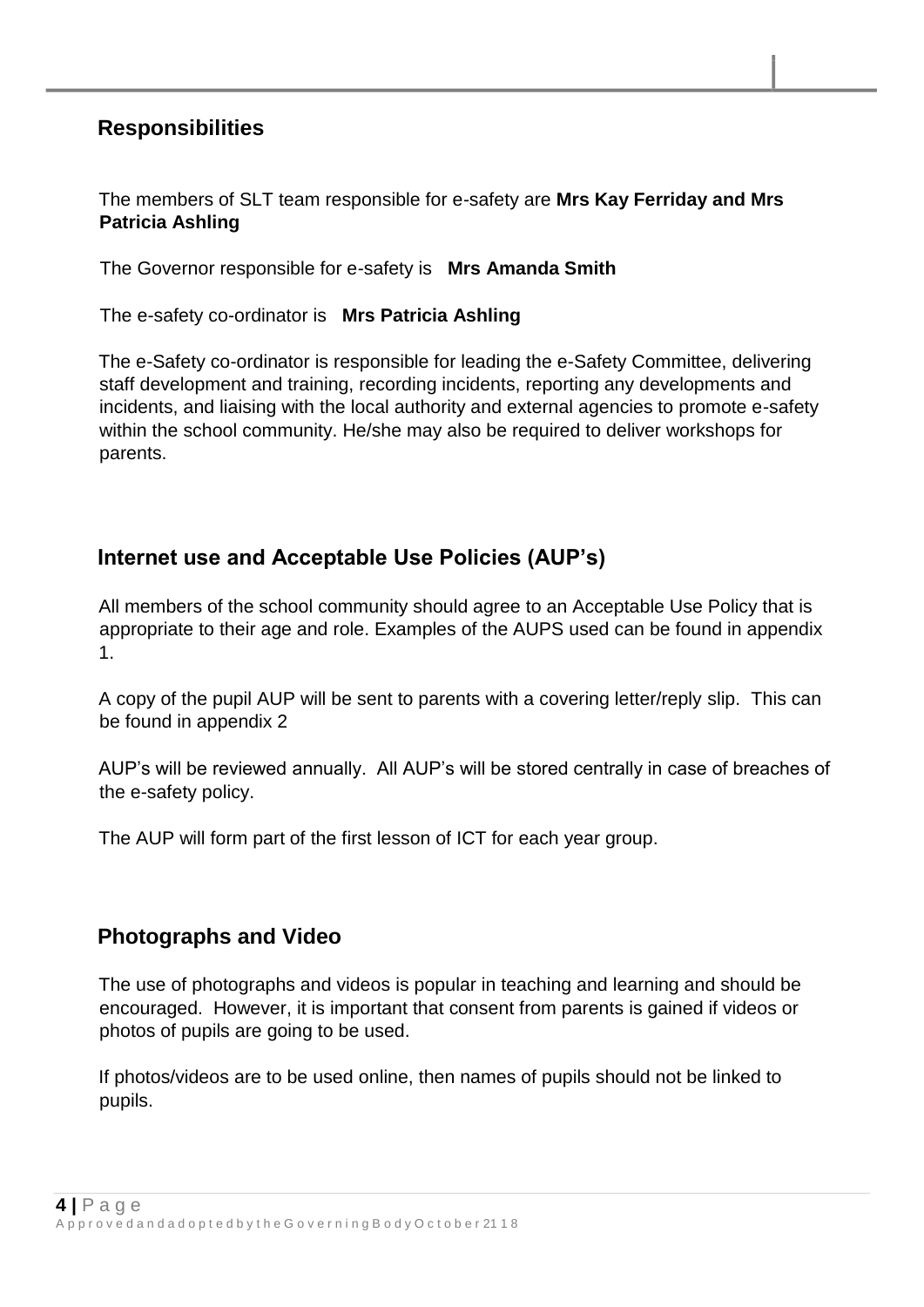Staff must be fully aware of the consent form responses from parents when considering use of images.

The Consent form used is in appendix 4.

Staff should always use a school camera to capture images and should not use their personal devices.

Photos taken by the school are subject to the Data Protection Act.

#### **Photos and videos taken by parents/carers.**

Parents and carers are not permitted to take photos/videos of **any** children in school events e.g., Sport's days – and as such no photos/videos are shared on any social networking site, such as Facebook, containing images of the children. School to take specific – 'safe' - photographs at Christmas and Sports Days to ensure all children are safe and then give these to parents.

#### **Mobile phones and other devices**

Mobile phones are not allowed in school unless a Mobile Phone contract has been signed by the parent and child and agreed by the Head Teacher. This would be under special circumstances only.

Staff mobile phones should be left in their cars; in the office in a locked cupboard on KS1 and in the Deputy Head's room in a locked cupboard on KS 2. Staff should only use their phones in the office on KS 1 or the staffroom on KS 2 in emergencies.

### **Use of e-mails**

Pupils should only use e-mail addresses that have been issued by the school and the email system should only be used for school related matters. Pupils are advised to maintain an alternative personal e-mail address for use at home in non-school related matters.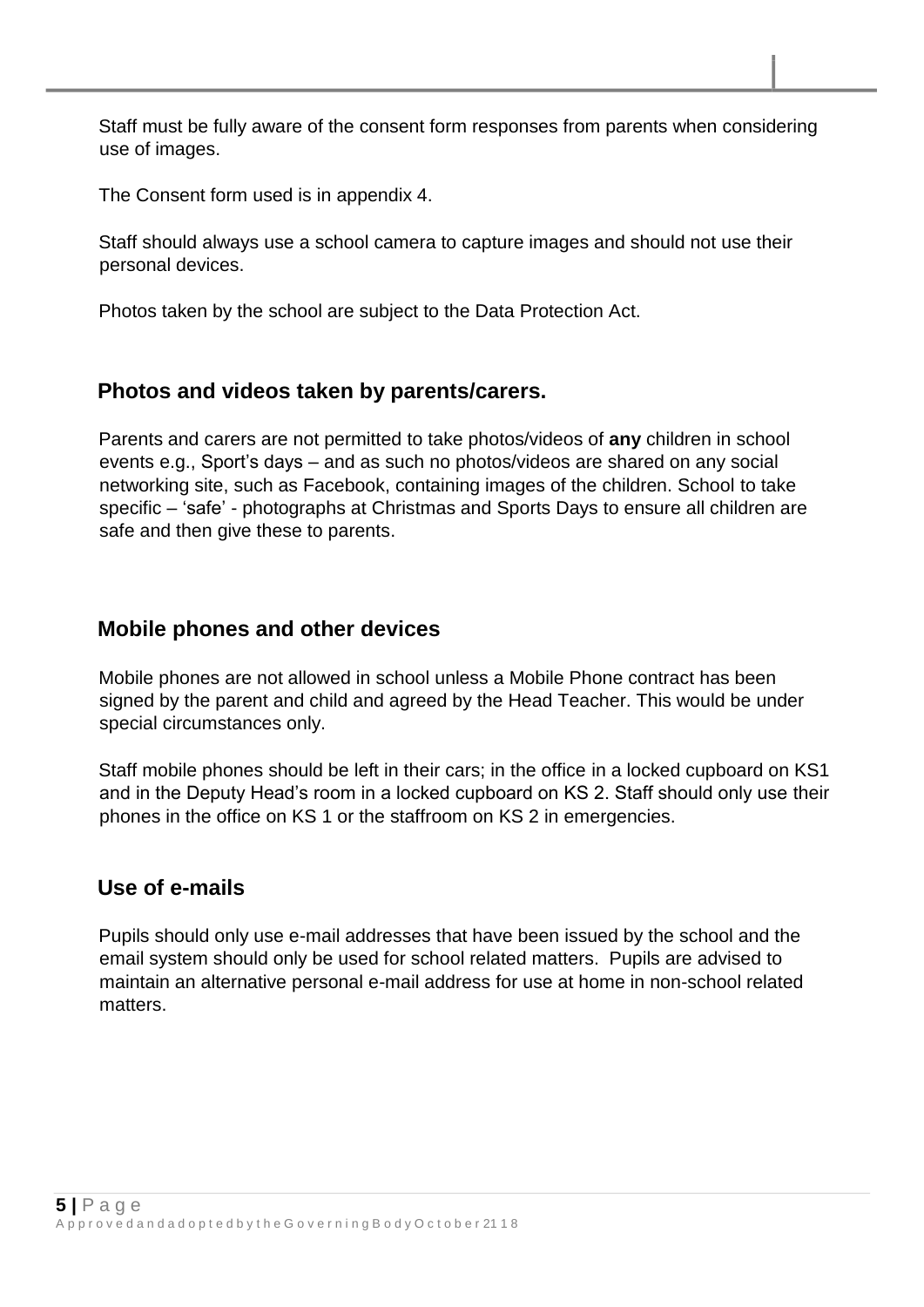### **Security and passwords**

Passwords should be changed regularly. The system will inform users when the password is to be changed. Passwords must not be shared. Staff must always 'lock' the PC if they are going to leave it unattended (the picture mute or picture freeze option on a projector will allow an image to remain on the screen and also allow a PC to be 'locked').

All users should be aware that the ICT system is filtered and monitored.

### **Data storage**

Only encrypted USB pens are to be used in school for sensitive data and reports. Staff may use unencrypted pens for general use i.e., PowerPoints, teaching frames etc.

### **Reporting**

All breaches of the e-safety policy need to be reported to the designated leads for esafety and then recorded by them in the ICT reporting book that is kept in the general office. The details of the user, date and incident should be reported.

Incidents which may lead to child protection issues need to be passed on to the designated teacher immediately – it is their responsibility to decide on appropriate action not the class teachers.

Incidents which are not child protection issues but may require SLT intervention (e.g., cyberbullying) should be reported to SLT in the same day.

Allegations involving staff should be reported to the Head Teacher. If the allegation is one of abuse, then it should be handled according to the DFE document titled 'Dealing with allegations of abuse against teachers and other staff'. If necessary, the local authority's LADO (Local Authority Designated Officer) should be informed.

Evidence of incidents must be preserved and retained.

The curriculum will cover how pupils should report incidents (e.g., CEOP (Child Exploitation and Online Protection Centre) button, trusted adult, Childline)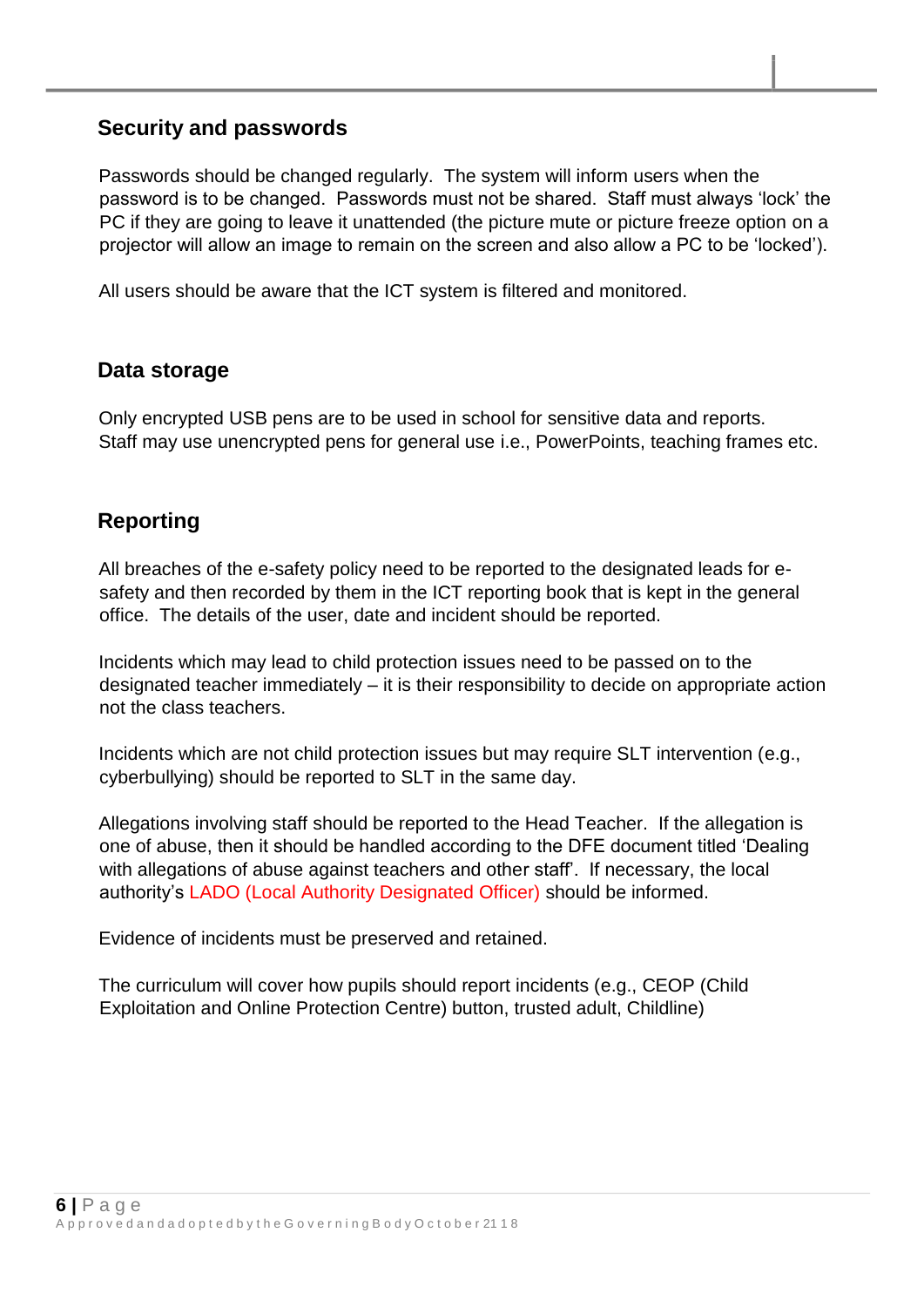### **Infringements and sanctions**

Whenever a student infringes the e-Safety Policy, the final decision on the level of sanction will be at the discretion of the school management.

The following are provided as exemplification only:

Level 1 infringements

- Use of non-educational sites during lessons
- Unauthorised use of email
- Unauthorised use of mobile phone- if one has been allowed by contract (or other new technologies) in lessons e.g., to send texts to friends
- Use of unauthorised instant messaging / social networking sites

*[Possible Sanctions: referred to class teacher / e-Safety Coordinator/ confiscation of phone]* 

Level 2 infringements

- Continued use of non-educational sites during lessons after being warned
- Continued unauthorised use of email after being warned
- Continued unauthorised use of mobile phone (or other new technologies) after being warned
- Continued use of unauthorised instant messaging / social networking sites Use of File sharing software
- Accidentally corrupting or destroying others' data without notifying a member of staff of it
- Accidentally accessing offensive material and not notifying a member of staff of it

*[Possible Sanctions: referred to Class teacher/ e-safety Coordinator / removal of Internet access rights for a period / confiscation of phone / contact with parent]* 

#### Level 3 infringements

- Deliberately corrupting or destroying someone's data, violating privacy of others
- Sending an email or message that is regarded as harassment of any kind, or of a bullying nature (one-off)
- Deliberately trying to access offensive or pornographic material

*[Possible Sanctions: referred to Class teacher / e-safety Coordinator / Head Teacher / removal of Internet rights for a period / contact with parents]*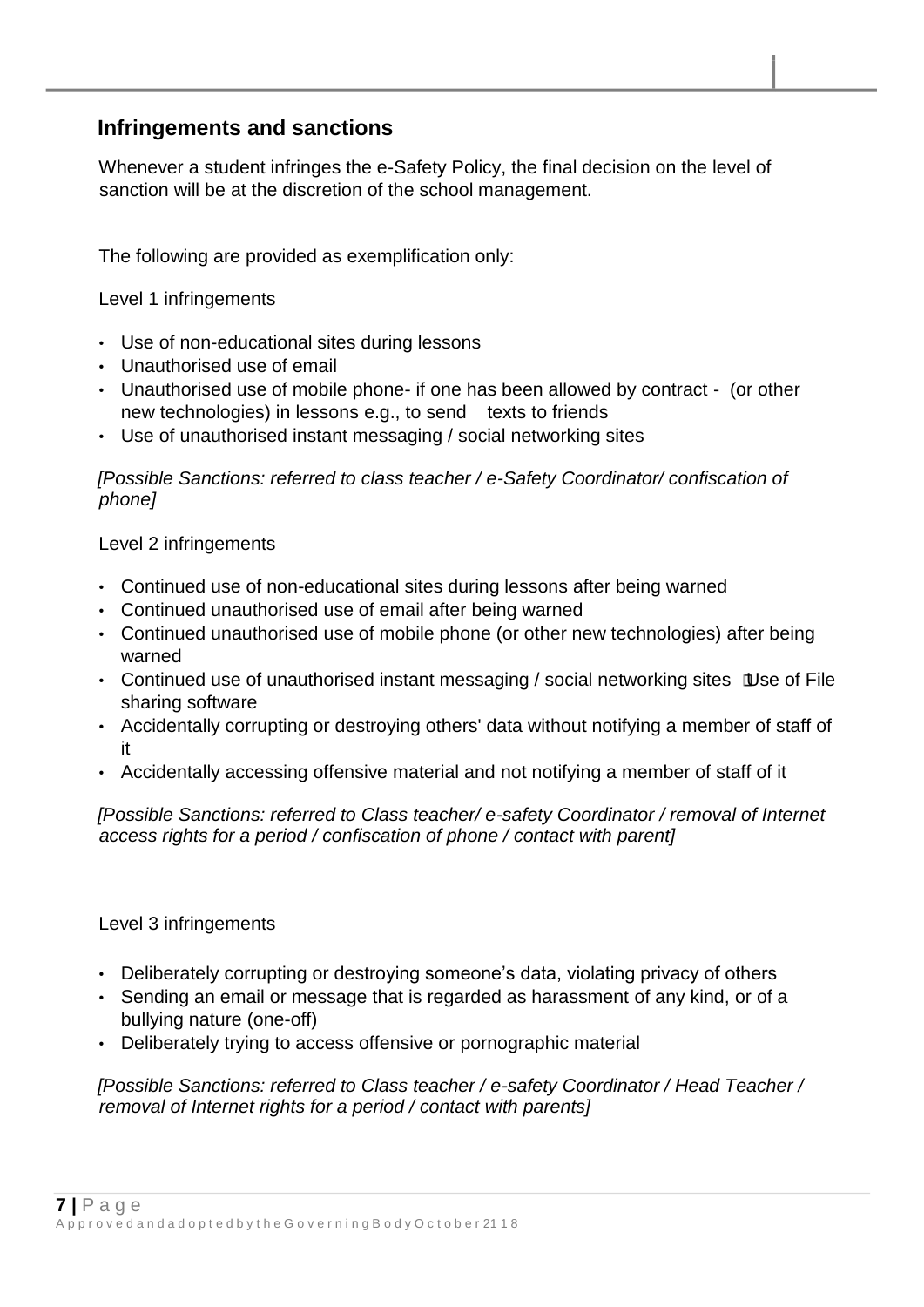Other safeguarding action if inappropriate web material is accessed:

- 1. Ensure appropriate technical support filters the site
- 2. Inform SSCB/LA as appropriate

#### Level 4 infringements

- Continued sending of emails or messages regarded as harassment of any kind, or of a bullying nature after being warned
- Deliberately accessing, downloading, and disseminating any material deemed offensive, obscene, defamatory, racist, homophobic, or violent
- Receipt or transmission of material that infringes the copyright of another person or infringes the conditions of the Data Protection Act, revised 1988 Bringing the school's name into disrepute

*[Possible Sanctions – Referred to Head Teacher / Contact with parents / possible exclusion / refer to Community Police Officer / LA e-safety officer]* 

Other safeguarding actions:

- 1. Secure and preserve any evidence
- 2. Inform the sender's e-mail service provider if a system other than the school system is used.

Pupils are also informed that sanctions can be applied to e-safety incidents that take place out of school if they are related to school.

Schools are likely to involve external support agencies as part of these investigations e.g., an ICT technical support service to investigate equipment and data evidence, the Local Authority Human Resources team.

### **Rewards**

Whilst recognising the need for sanctions it is important to balance these with rewards for positive reinforcement. The rewards can take a variety of forms – e.g., class commendation for good research skills, certificates for being good cyber citizens etc. Each year group coordinator will indicate these opportunities within the provided planning.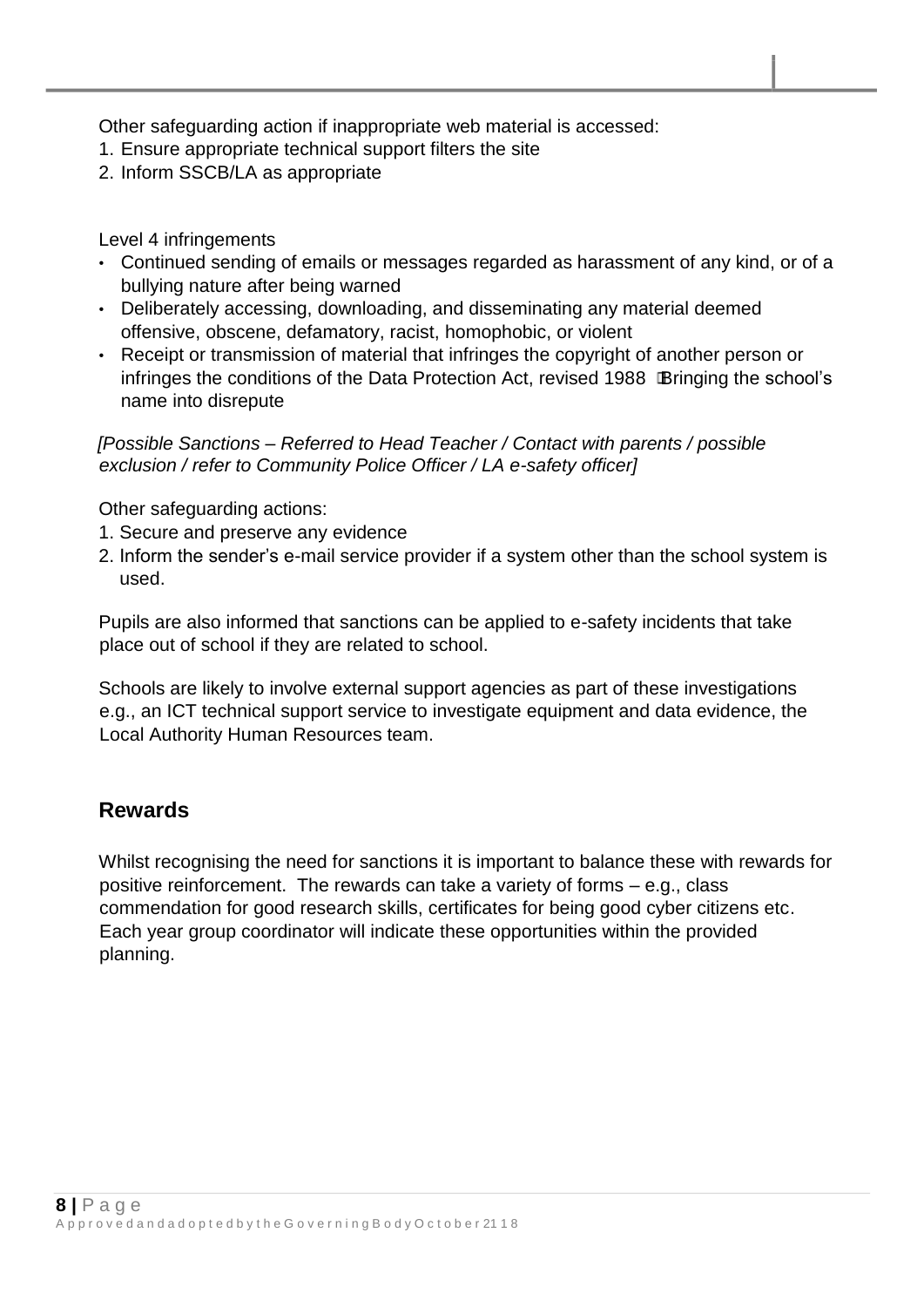### **Social networking**

Staff and pupils are not permitted to use social networking sites within school.

### **Education**

### **Pupils**

To equip pupils as confident and safe users of ICT the school will undertake to provide:

a). A planned, broad, and progressive e-safety education programme that is fully embedded for all children, in all aspects of the curriculum, in all years.

b). Regularly auditing, review and revision of the ICT curriculum

c). E-safety resources that are varied and appropriate and use new technologies to deliver e-safety messages in an engaging and relevant manner

d). Opportunities for pupils to be involved in e-safety education e.g., through peer mentoring, e-safety committee, parent presentations etc

#### Additionally,

a). Pupils are taught in all lessons to be critically aware of the materials / content they access on-line and are guided to validate the accuracy of information

b). There are many opportunities for pupils to develop a good understanding of research skills and the need to avoid plagiarism and uphold copyright regulations

c). The school actively provides systematic opportunities for pupils / students to develop the skills of safe and discriminating on-line behaviour

d). Pupils are taught to acknowledge copyright and intellectual property rights in all their work.

### **Staff**

a). A planned programme of formal e-safety training is made available to all staff

b). E-safety training is an integral part of Child Protection / Safeguarding training and vice versa

c). An audit of e-safety training needs is carried out regularly and is addressed

d). All staff have an up-to-date awareness of e-safety matters, the current school e-safety policy and practices and child protection / safeguarding procedures

e). All new staff receive e-safety training as part of their induction programme, ensuring that they fully understand the school e-safety policy and Acceptable Use Policy

f). Staff are encouraged to undertake additional e-safety training such as CEOP training or the European Pedagogical ICT Licence (EPICT) E-Safety Certificate

g). The culture of the school ensures that staff support each other in sharing knowledge and good practice about e-safety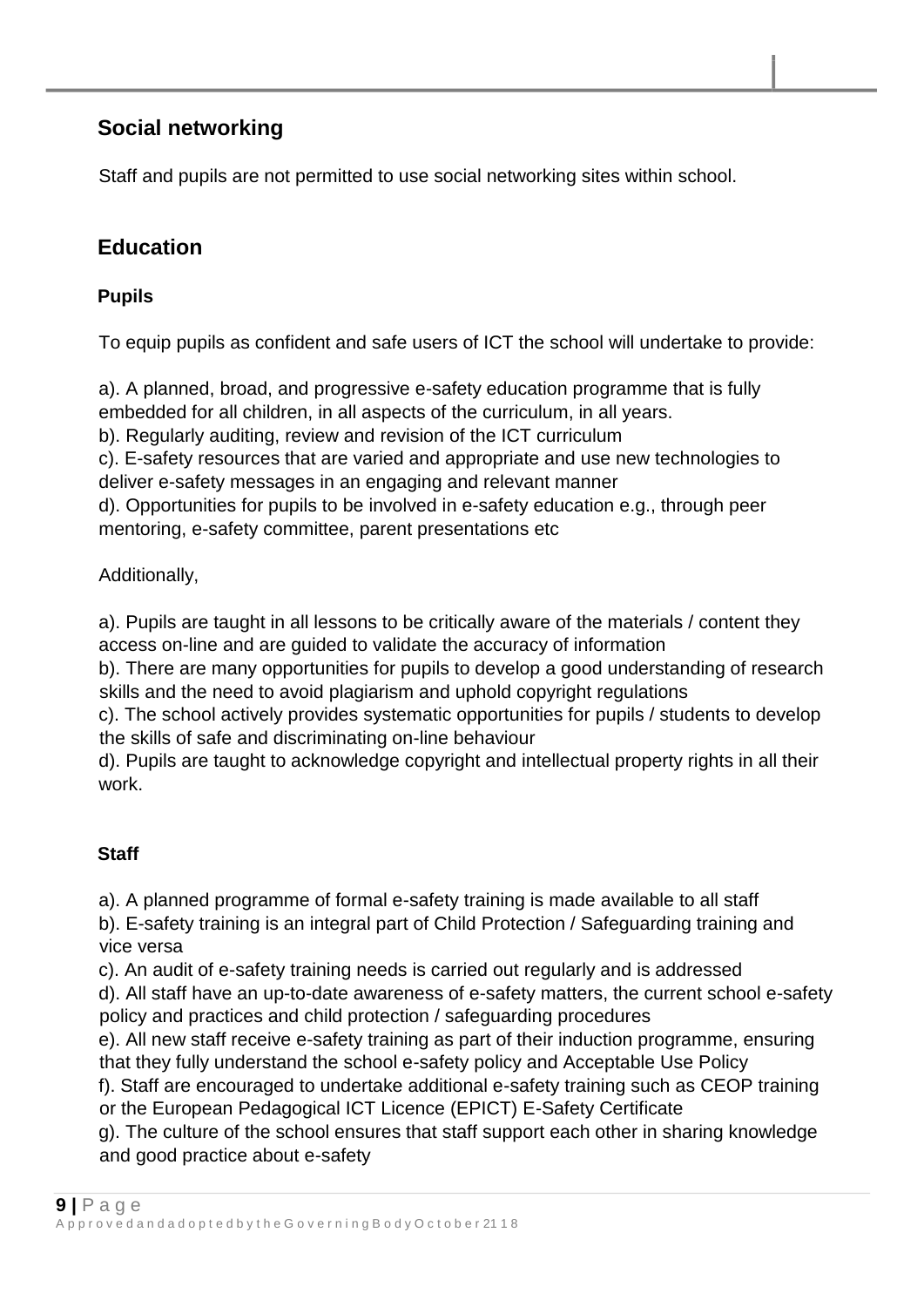h). The school takes every opportunity to research and understand good practice that is taking place in other schools

i). Governors are offered the opportunity to undertake training.

#### **Parents and the wider community**

There will be a planned programme of e-safety sessions for parents, carers, etc. This will be planned, monitored, and reviewed by the e-safety co-ordinator with input from the esafety committee.

### **Monitoring and reporting**

a). The impact of the e-safety policy and practice is monitored through the review / audit of e-safety incident logs, behaviour / bullying/harassment logs, surveys of staff, students /pupils, parents / carers

- b). The records are reviewed / audited and reported to:
	- the school's senior leaders
	- **Governors**
	- Shropshire Local Authority (where necessary)
	- Shropshire Safeguarding Children Board (SSCB) E-Safety Sub Committee (where necessary)
- c). The school action plan indicates any planned action based on the above.

### **Sexual Harassment**

The school prohibits all forms of sexual discrimination including sexual harassment, gender-based bullying and sexual violence.

The school will respond promptly and appropriately to any sexual harassment complaints in line with the Child Protection and Safeguarding Policy; appropriate steps will be taken to stop the harassment and prevent any reoccurrence.

Punishments for incidents of sexual harassment will be determined based on the nature of the case, the ages of those involved and any previous related incidents.

The school will address the effects of harassment and will provide counselling services for victims, or academic support services if the harassment has affected performance.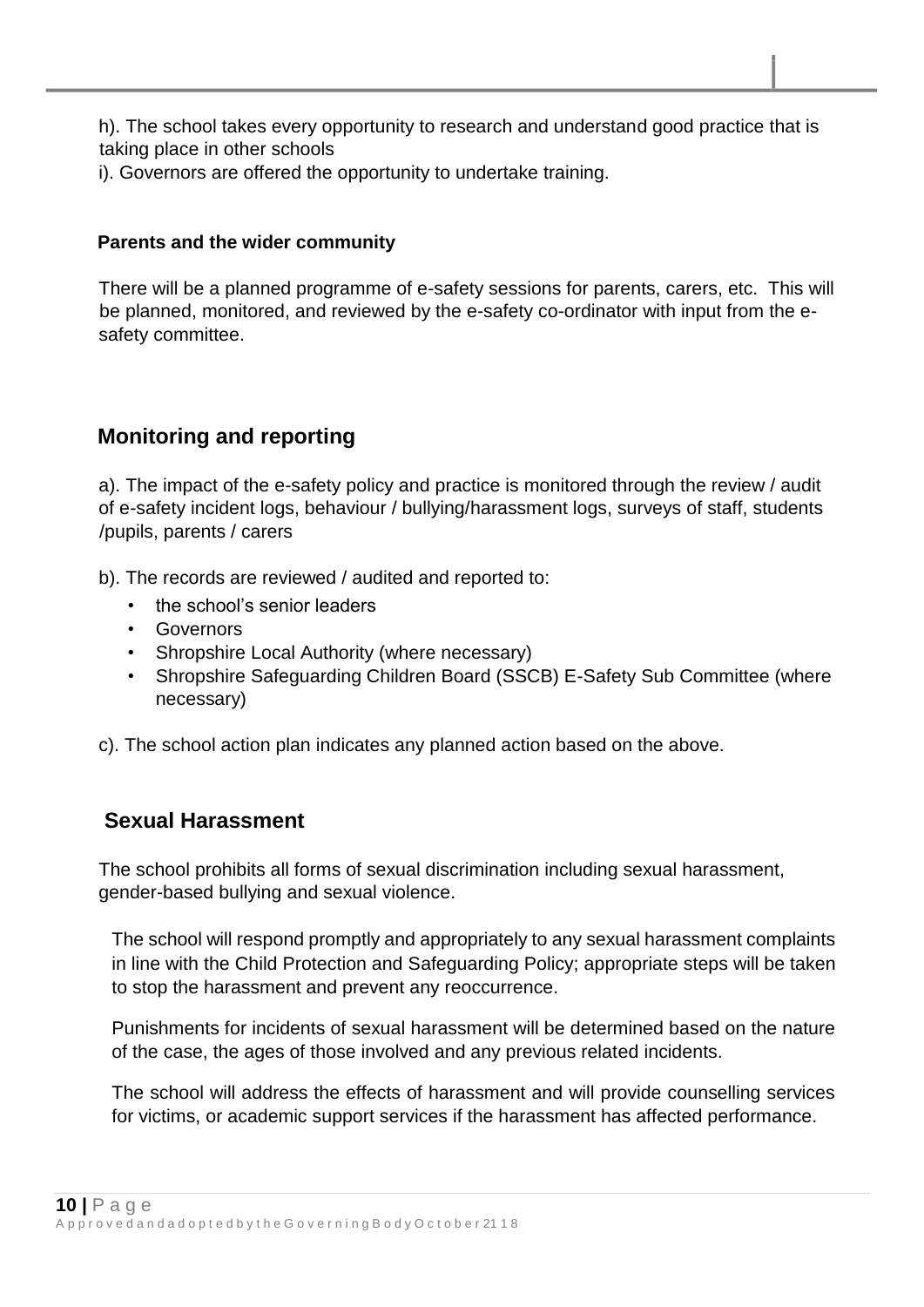### **Appendices**

### **Appendix 1 – AUP's**

# **AUP for learners in KS1**

### **I want to feel safe all the time.**

I agree that I will:

- o always keep my passwords a secret
- o only open pages which my teacher has said are OK
- o only work with people I know in real life
- o tell my teacher if anything makes me feel scared or uncomfortable on the internet
- o make sure all messages I send are polite
- o show my teacher if I get a nasty message
- o not reply to any nasty message or anything which makes me feel uncomfortable
- o not give my mobile phone number to anyone who is not a friend in real life
- o only email people I know or if my teacher agrees
- o only use my school email
- o talk to my teacher before using anything on the internet
- o not tell people about myself online (I will not tell them my name, anything about my home and family and pets)
- o not upload photographs of myself without asking a teacher
- o never agree to meet a stranger

## **Anything I do on the computer may be seen by someone else. I am aware of the CEOP report button and know when to use it.**



*Signed \_\_\_\_\_\_\_\_\_\_\_\_\_\_\_\_\_\_\_\_\_\_\_\_*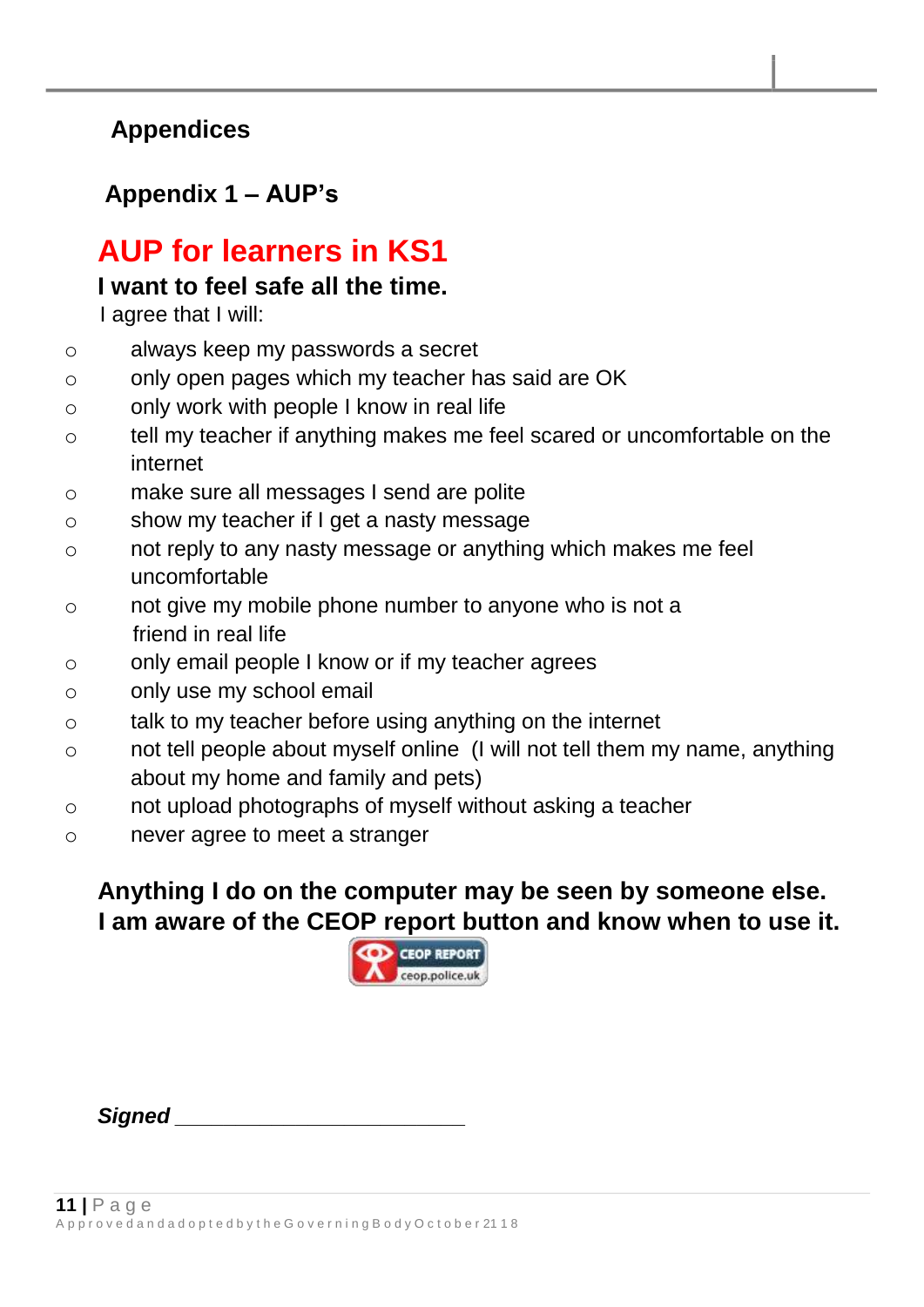# **AUP for learners in KS2**

### **When I am using the computer or other technologies, I want to feel safe all the time.**

I agree that I will:

- o always keep my passwords a secret
- o only use, move, and share personal data securely
- o only visit sites which are appropriate
- o work in collaboration only with people my school has approved and will deny access to others
- o respect the school network security
- o make sure all messages I send are respectful
- o show a responsible adult any content that makes me feel unsafe or uncomfortable
- o not reply to any nasty message or anything which makes me feel uncomfortable
- o not use my own mobile device in school unless I am given permission
- o only give my mobile phone number to friends I know in real life and trust
- o only email people I know or approved by my school o only use email which has been provided by school
- o obtain permission from a teacher before I order online
- o discuss and agree my use of a social networking site with a responsible adult before joining
- o always follow the terms and conditions when using a site
- o always keep my personal details private, (my name, family information, journey to school, my pets and hobbies are all examples of personal details)
- o always check with a responsible adult before I share images of myself or others
- o only create and share content that is legal
- o never meet an online friend without taking a responsible adult that I know with me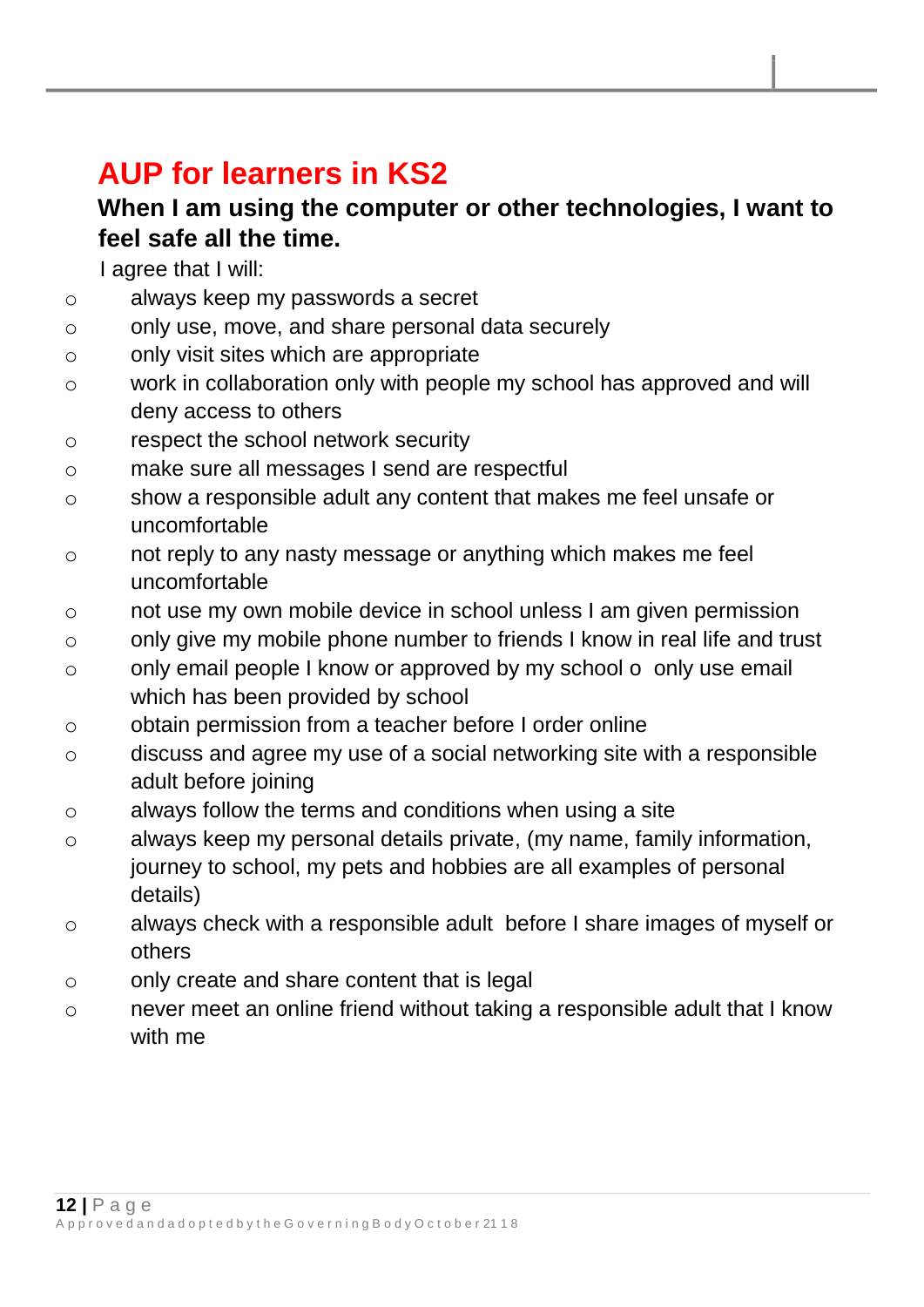**I am aware of the CEOP report button and know when to use it.** 



**I know that anything I share online may be monitored.** 

**I know that once I share anything online it is completely out of my control and may be used by others in a way that I did not intend.** 

 $$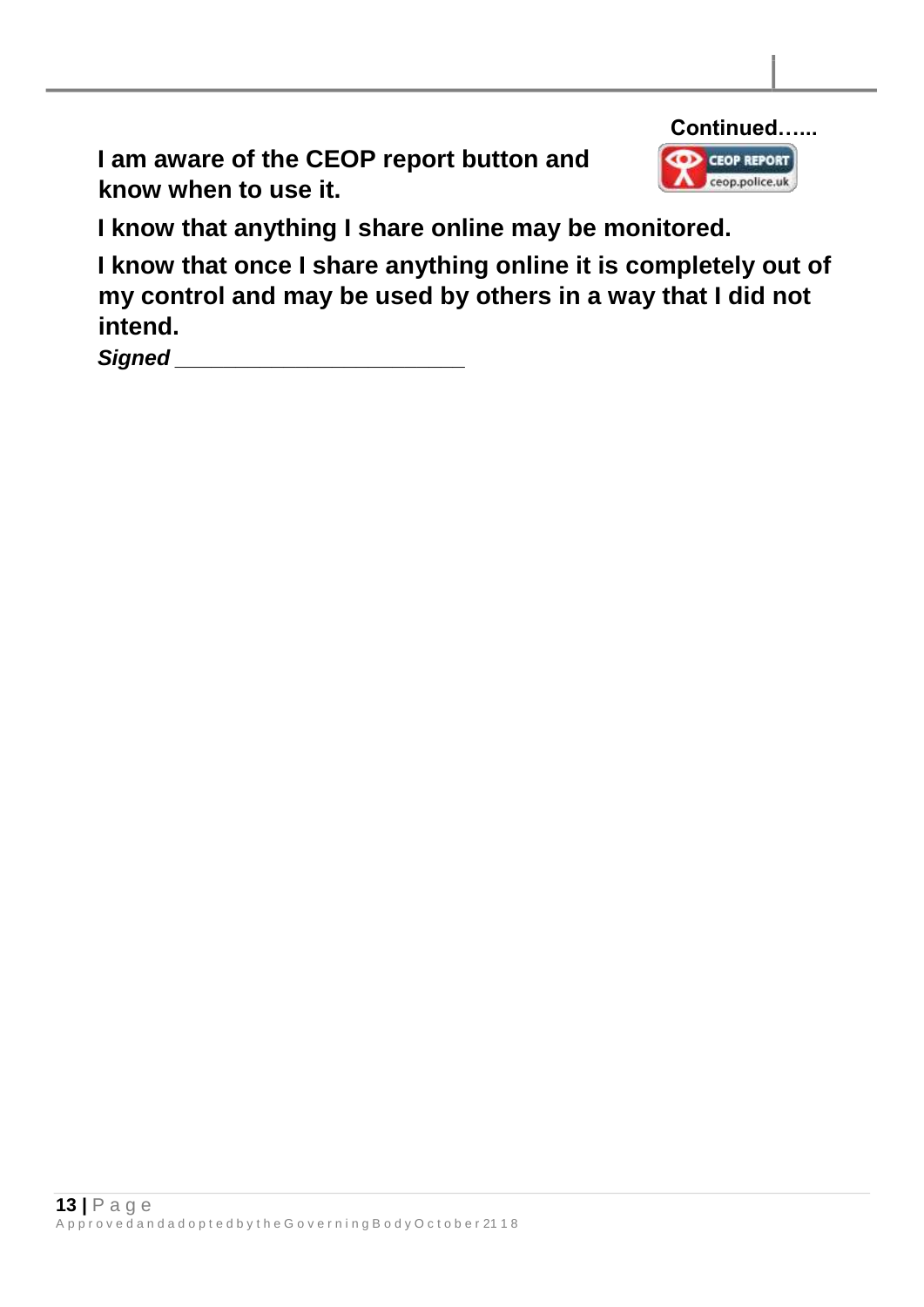# **AUP for any adult working with learners**

## **The policy aims to ensure that any communications technology is used without creating unnecessary risk to users whilst supporting learning.**

I agree that I will:

- o only use, move, and share personal data securely
- o respect the school network security
- o implement the school's policy on the use of technology and digital literacy including the skills of knowledge location, retrieval and evaluation, the recognition of bias, unreliability, and validity of sources
- o respect the copyright and intellectual property rights of others
- o only use approved email accounts
- o only use pupil images or work when approved by parents and in a way that will not enable individual pupils to be identified on a public facing site.
- o only give permission to pupils to communicate online with trusted users.
- o use the ICT facilities sensibly, professionally, lawfully, consistent with my duties and with respect for pupils and colleagues.
- o not use or share my personal (home) accounts/data (e.g., Facebook, email, eBay etc) with pupils
- o set strong passwords which I will not share and will change regularly (a strong password is one which uses a combination of letters, numbers, and other permitted signs).
- o report unsuitable content and/or ICT misuse to the named e-Safety officer
- o promote any supplied E safety guidance appropriately.

## **I know that anything I share online may be monitored.**

**I know that once I share anything online it is completely out of my control and may be used by others in a way that I did not intend.** 

**Continued…**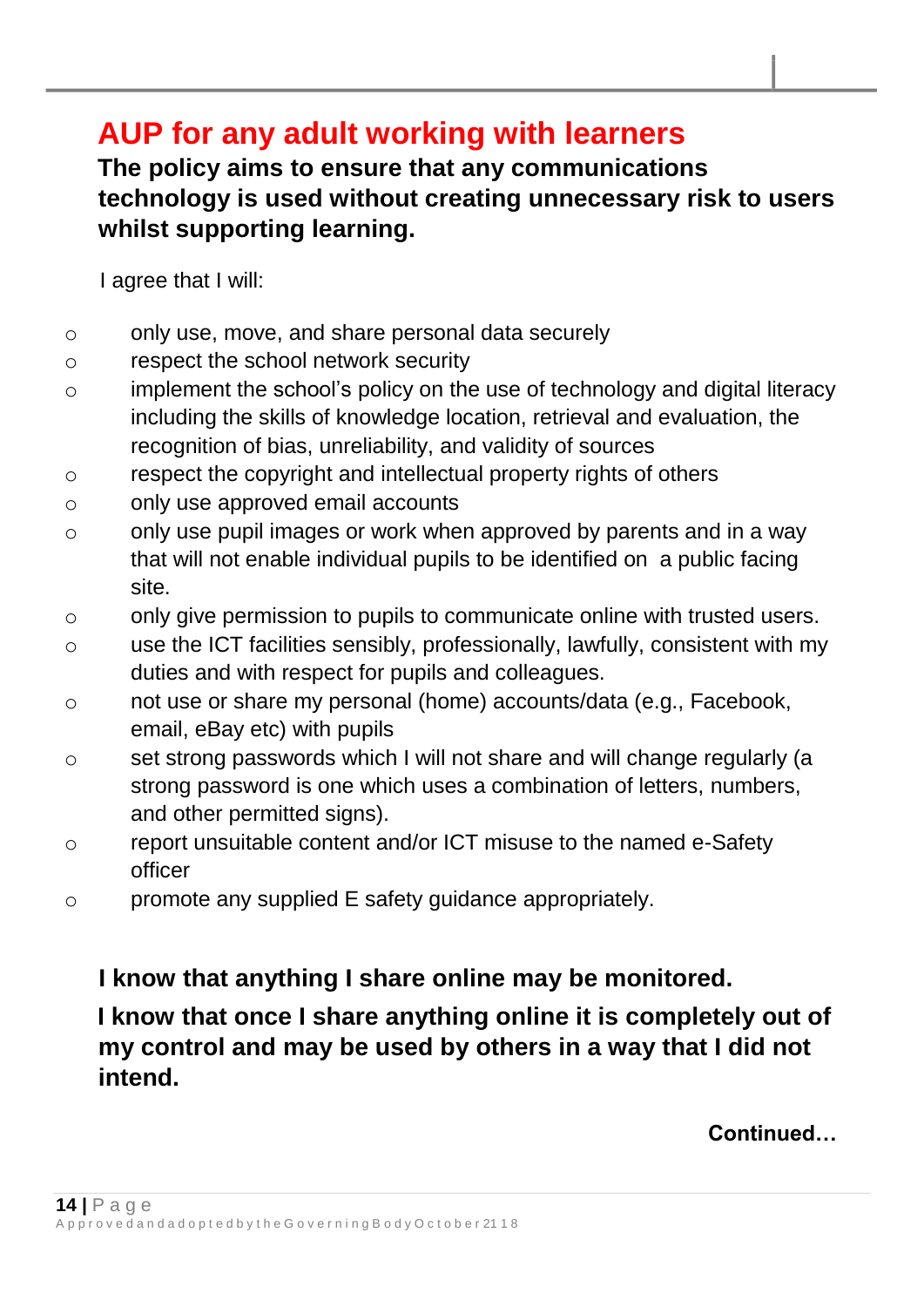I agree that I will not:

- o visit internet sites, make, post, download, upload or pass on, material, remarks, proposals, or comments that contain or relate to:
	- inappropriate images
	- promoting discrimination of any kind
	- promoting violence or bullying
	- promoting racial or religious hatred
	- promoting illegal acts
	- breach any Local Authority/School policies, e.g., gambling
- o do anything which exposes others to danger
- o post any other information which may be offensive to others
- o forward chain letters
- o breach copyright law
- o use personal digital recording equipment including cameras, phones, or other devices for taking/transferring images of pupils or staff without permission
- o store images or other files off site without permission from the head teacher or their delegated representative.

I will ensure that any private social networking sites, blogs, etc that I create or actively contribute to, do not compromise my professional role.

I understand that data protection policy requires me to keep any information I see regarding staff or pupils which is held within the school's management information system private, secure, and confidential. The only exceptions are when there is a safeguarding issue, or I am required by law to disclose such information to an appropriate authority.

**I accept that my use of the school and Local Authority ICT facilities may be monitored, and the outcomes of the monitoring may be used.** 

*Signed \_\_\_\_\_\_\_\_\_\_\_\_\_\_\_\_\_\_\_\_\_\_\_\_*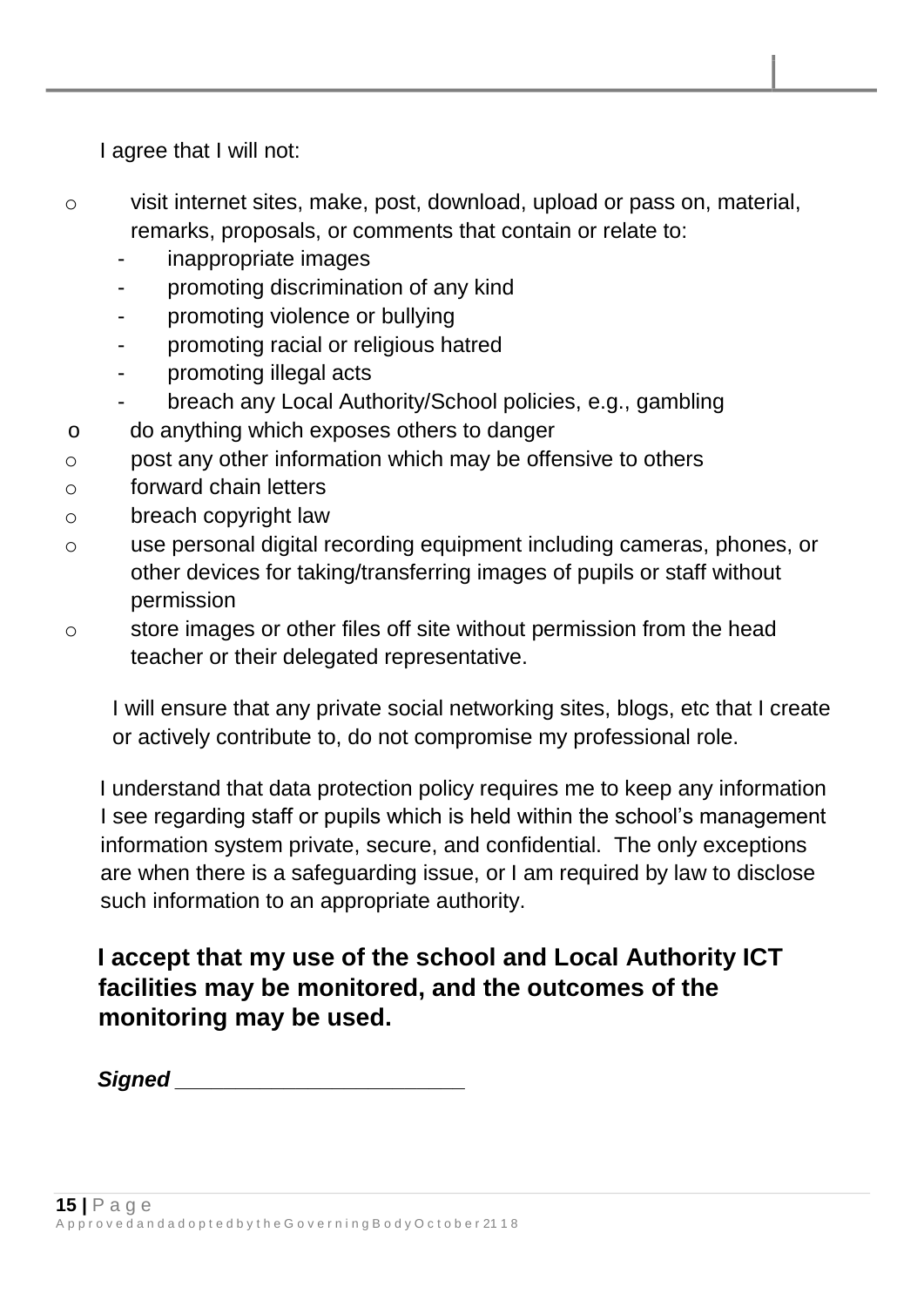# **AUP Guidance notes for schools and governors**

*The policy aims to ensure that any communications technology (including computers, mobile devices, and mobile phones etc.) is used to supporting learning without creating unnecessary risk to users.* 

The governors will ensure that:

- o learners are encouraged to enjoy the safe use of digital technology to enrich their learning
- o learners are made aware of risks and processes for safe digital use
- o all adults and learners have received the appropriate acceptable use policies and any required training
- o the school has appointed an e-Safety Coordinator and a named governor takes responsibility for e-Safety
- o an e-Safety Policy has been written by the school, building on the LSCB e Safety Policy and BECTA guidance
- o the e-Safety Policy and its implementation will be reviewed annually
- o the school internet access is designed for educational use and will include appropriate filtering and monitoring
- $\circ$  copyright law is not breached
- o learners are taught to evaluate digital materials appropriately
- o parents are aware of the acceptable use policy
- o parents will be informed that all technology usage may be subject to monitoring, including URL's and text
- o the school will take all reasonable precautions to ensure that users access only appropriate material
- o the school will audit use of technology establish if the e-safety policy is adequate and appropriately implemented
- o methods to identify, assess and minimise risks will be reviewed annually
- o complaints of internet misuse will be dealt with by a senior member of staff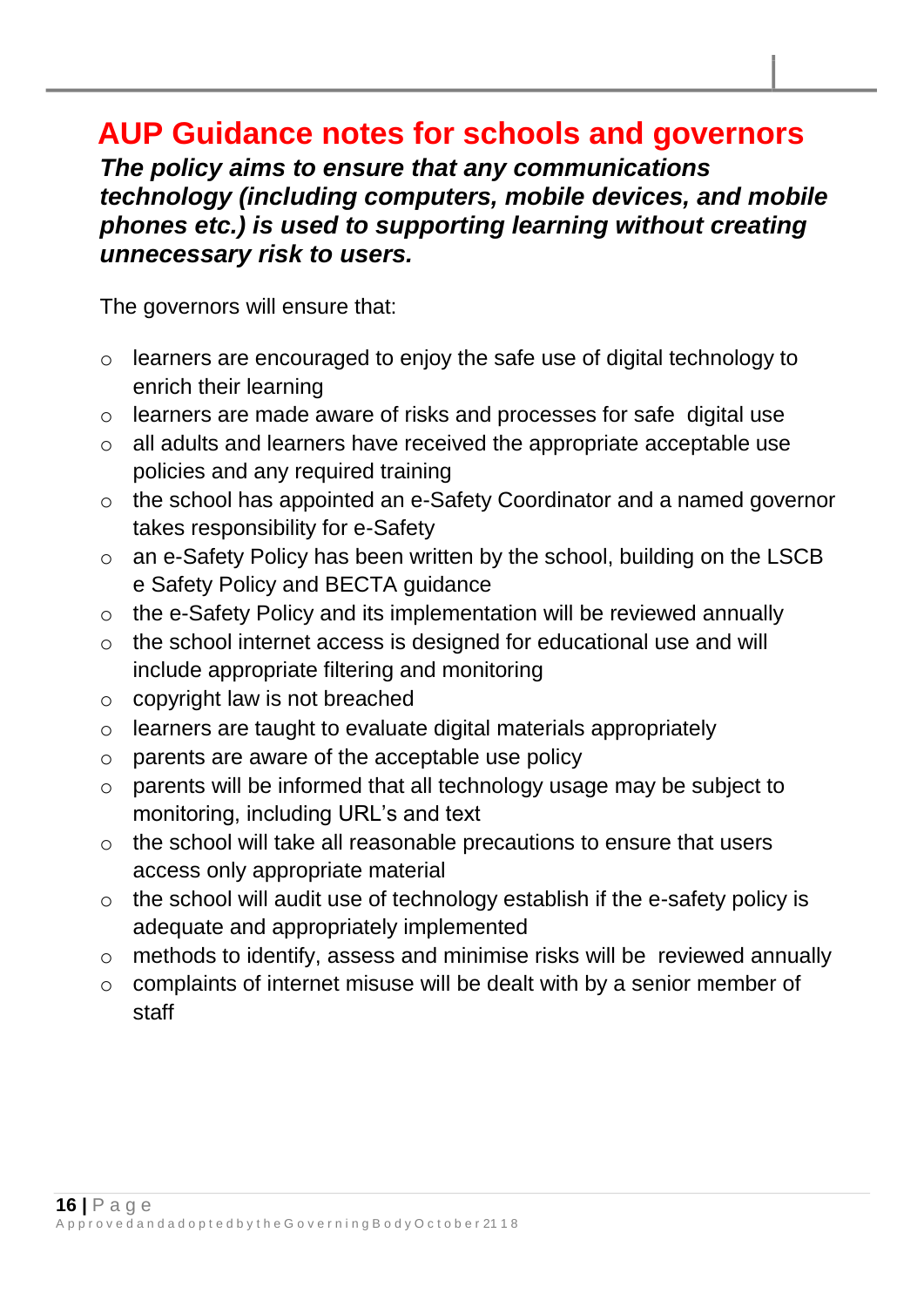## **Appendix 2 – Parent letter – internet/e-mail use**

# *St Leonard's CE Primary School*

**Parent / guardian name:**…………………………………………………………….. **Pupil name:** ………………………………………………………………………………. **Pupil's registration class:** ……………………………………

As the parent or legal guardian of the above pupil(s), I grant permission for my child to have access to use the Internet, the Virtual Learning Environment, school Email and other ICT facilities at school. I know that my daughter or son has signed a form to confirm that they will keep to the school's rules for responsible ICT use, outlined in the Acceptable Use Policy (AUP). I also understand that my son/daughter may be informed if the rules have to be changed during the year.

I accept that ultimately the school cannot be held responsible for the nature and content of materials accessed through the Internet and mobile technologies, but I understand that the school will take every reasonable precaution to keep pupils safe and to prevent pupils from accessing inappropriate materials. These steps include using a filtered internet service, secure access to email, employing appropriate teaching practice and teaching esafety skills to pupils.

I understand that the school can check my child's computer files, and the Internet sites they visit. I also know that the school may contact me if there are concerns about my son/daughter's e-safety or e-behaviour. I will support the school by promoting safe use of the Internet and digital technology at home and will inform the school if I have any concerns over my child's e-safety.

I am aware that the school does not permit parents/carers to take photographs and videos of **any** children in school events e.g., Sport's Days and that as such no photos/videos are shared on any social networking site, such as Facebook containing images, of the children. I will support the school's approach to e-Safety and will not take or upload or add any pictures, video or text that could upset, offend, or threaten the safety of any member of the school community.

**Parent's signature:**……………………………………………. **Date:**………………….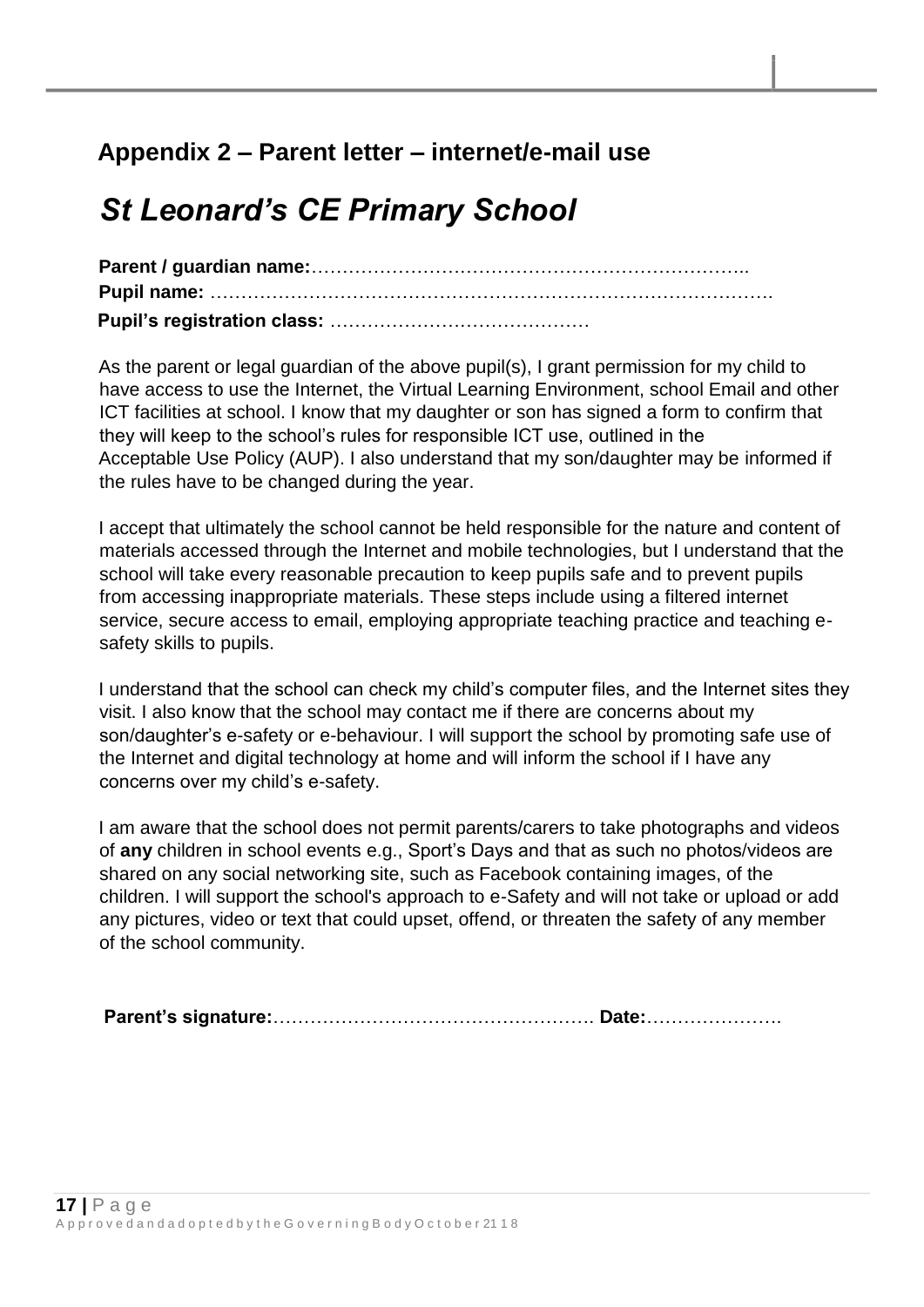## **Appendix 3 – School audit**

### Audit

*The self-audit should be completed by the member of the Management Team responsible for the e-safety policy.* 

Is there a school e-safety Policy that complies with Shropshire guidance? Yes

Date of latest update (at least annual): **September 2021** The Leadership team members responsible for e-safety are **Kay Ferriday and Patricia Ashling**

The Governor responsible for e-Safety is **Amanda Smith**

The designated members of staff for child protection are **Kay Ferriday, Ruth Spencer, Hazel Coleman, Patricia Ashling, Jessie Boulton and Catherine Weaver** 

The e-Safety Coordinator is **Patricia Ashling**

The e-Safety Policy was approved by the Governors **September 2021**

The policy is available for staff: **Internal server and Policy File/Safeguarding File** 

The policy is available for parents/carers at:

*Website:* http://www.stleonardsprimary.co.uk/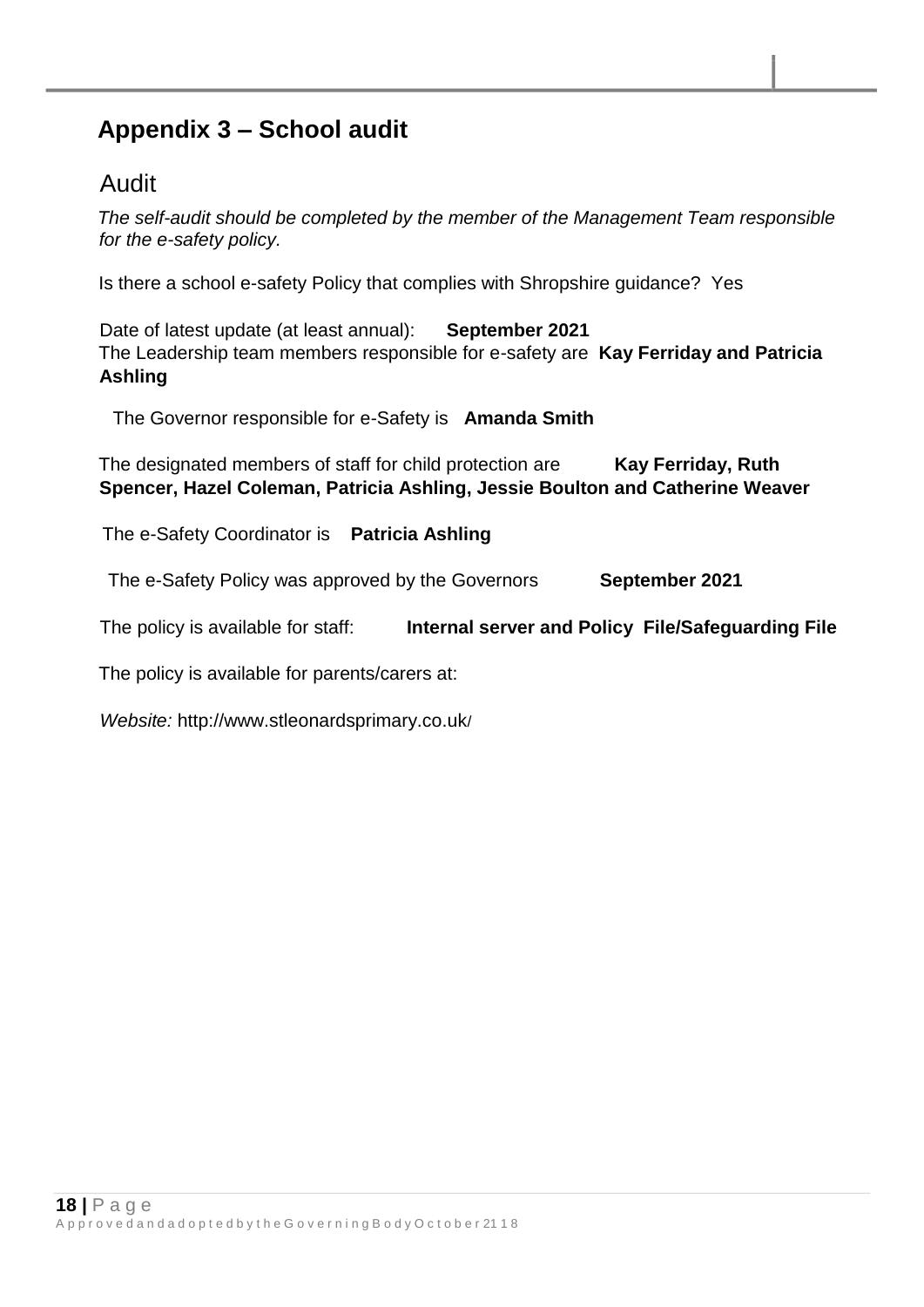### **Appendix 4 – Photo/video consent**

School Name:

Name of child:

Class:

During the year the staff may intend to take photographs of your child for promotional purposes. These images may appear in our printed publications, on video, on our website, or on all three. They may also be used by the local newspapers.

To comply with the Data Protection Act 1998, we need your permission before we take any images of your child. Please answer the questions below then sign and date the form where shown. Please bring the completed form to the ceremony. No photographs of your child will be taken until we are in receipt of this consent.

Please circle your answer

| 1. May we use your child's image in our printed promotional publications? | Yes / No |
|---------------------------------------------------------------------------|----------|
| 2. May we use your child's image on the school website/SLG?               | Yes / No |
| 3. May we record your child's image on our promotional videos?            | Yes / No |
| 4. May we use your child's image in the local press?                      | Yes / No |

Signature: Date: Date: Date: Date: Date: Date: Date: Date: Date: Date: Date: Date: Date: Date: Date: Date: Date: Date: Date: Date: Date: Date: Date: Date: Date: Date: Date: Date: Date: Date: Date: Date: Date: Date: Date: D

Your name (in block capitals):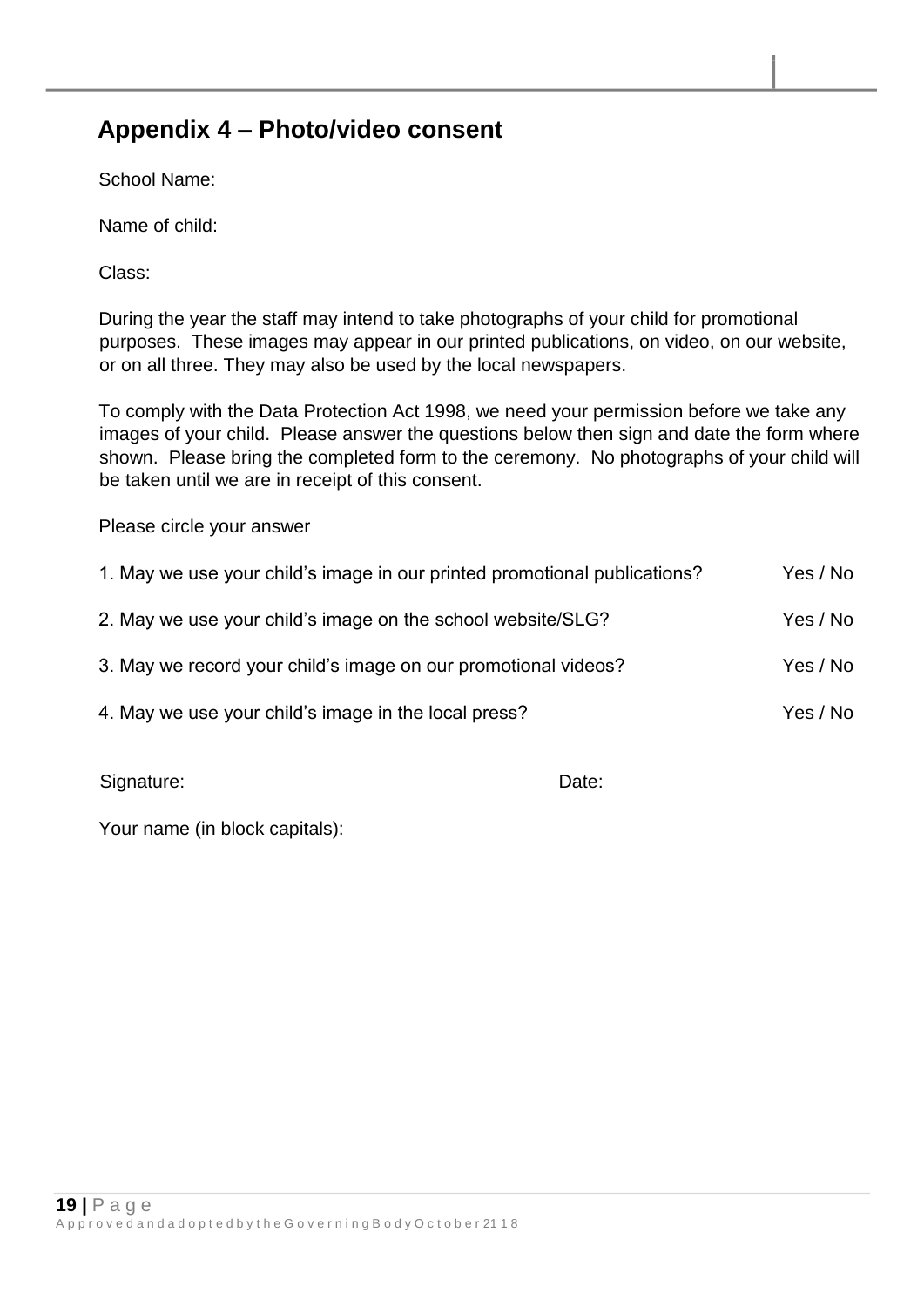## **Appendix 5 – Links**

#### **(a) Shropshire Council Education Improvement Service documentation**

All EIS Service e-safety documentation can be found at:

<https://www.shropshirelg.net/esafety/staff/Pages/welcome.aspx>

#### **(b) The Safe Use of New Technologies**

The Safe Use of New Technologies report is summary of findings from OFSTED based on 35 e-safety inspections carried out in a range of settings.

<http://bit.ly/9qBjQO>

#### (**c) 360-degree Safe**

The policy guidance is based upon criteria with the 360-degree safe framework. The framework can be found at:

[http://www.360degreesafe.org.uk](http://www.360degreesafe.org.uk/)